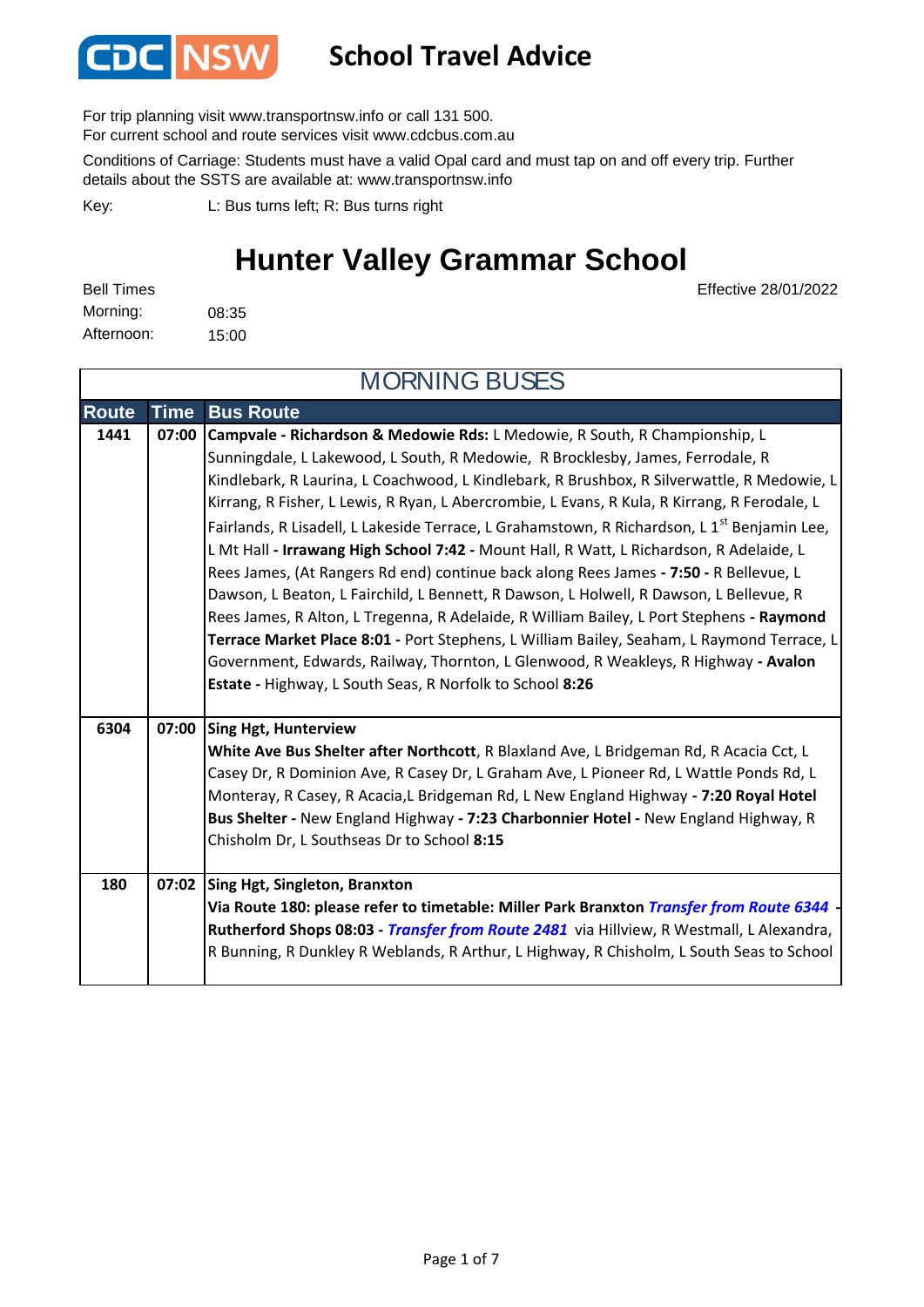#### **School Travel Advice Route Time Bus Route 1511 07:02 Macquarie Rd & Glad Gunson Dr:** Via Macquarie, R Tallawalla, R Dilkera **- Valentine Shopping Centre 7:10 -** L Allambee, L Berringar, Tallawalla, Regal, L Connaugh, L Tingira, R Wyndham, R Glad Gunson, L Burton L Warners Bay, R The Esplanade **- 7:25 -** R King, R Hillsborough, L Charlestown, L Myall, R Newcastle Inner City Bypass **- 7:35 -** Lookout, L Grandview, L Croudace, R Garsdale, L Cambronne, L Elermore, L Metcalfe, L Cowper, R Kokera, R Bunn **- Wallsend Plaza 7:45 -** via Bunn, L Nelson, R Macquarie, L Minmi **- Fletcher 7:53 -** via Minmi, R Woodford, Leneghans, R Wayaba, Phoenix as far as Walter Parade **- Meadows Estate 8:05 -** Cnr Forsythe via Phoenix, Wayaba, L Leneghans, R Blackhill over M1, R Blackhill continue onto M1, R John Renshaw, L New England Highway, L South Seas, R Norfolk **- School 8:20 2570 07:02 Tea Tree Ave & Rivergum St:** Via Tea Tree, R Aberglasslyn, L Mckeachie, L Dunnart, L Cockatoo, L Teal, R Gannet, L Mckeachie, L Aberglasslyn, R Avery, R Alexandra, L New England Highway, L Arthur, L Hillview **- Rutherford Shops 7:25 -** *Transfer to Route 2591 at Hillview St due 7:45* **2361 07:05 Johnson's Farm Gate:** Via Glen William **- Clarence Town Community Hall 7:15 -** R Queen, L Clarence Town, L Dixon, R Warren **- Seaham Shops 7:36 -** Seaham **- Seaham Rd & Brandy Hill Dr 7:40 -** *Transfer to route 2351*  **2441 07:05 From East Branxton** Via Highway, R Dalwood, L McMullins, R Hillview, L Vintage, L McGuigans, R Brokenback, L Lakes Folly, R Brokenback, R McMullins, R Rusty, turnaround at East & North Arms, Rusty Lane, R McMullins, turn at Summer Hill, McMullins, R Rusty, R Elderslie **- Humphrey's Property 7:35 -** Elderslie, L Highway, L Wyndham **- Miller Park 7:42 -**  *Transfer to Route 2451* **Morisset to Hunter Valley Grammar 6640 07:05** Via Dora, Macquarie, Wangi, R Summerhill, L Dobell, Alexander, Ilford, L Clydebank, **7:27 Rathmines**, L Dorrington, R Wangi, R Excelsior, **7:38 Toronto**, L Pemell, R Brighton, L Victory, L The Boulevard, R Cary, Anzac, Main, Toronto, Five Islands, TC Frith, Lake, **7:50 Glendale**, L Frederick, R Main, L Lake, L Newcastle Link, L on-ramp F3, Weakleys, L New England Hwy, L South Seas, R Norfolk to School **186 07:08 McKeachie Dr & Teale St: Route 186, please refer to timetable:** *Transfer to Route 2591 at Hillview St due 7:45* **2271 07:10 Vacy Oval**: via Gresford Rd **- St Paul's Church Paterson 7:20 -** L Paterson Bridge, Paterson, L Duns Creek **- Wurrumbo 7:28 -** L Paterson **- Iona 7:35 -** R Paterson, L Dunmore, High, Largs, R Dalveen, R Maple, L Betula, L April, R Dalveen, R Corina, L Paterson, R James, Wesley, R Tocal turn around at Maitland Vale, Paterson, Cnr Paterson Rd & Canna St **- 7:50 -** *Transfer from Route 2421* , Paterson, Belmore, L High **- Belmore Hotel -** R Elgin, L Les Darcy, R High, L Rous, R Victoria, R Richardson, L Chisholm, L Mitchell, R Stronach, L Chisholm, L South Seas **- School 8:17 Seahampton to Edgeworth 267 07:13** Via George Booth, R Fourth, L Seventh, L Fifth, L George Booth, **7:18 West Wallsend** R Carrington, L Withers, R Appletree, R Elizabeth, L Mary, L George, **7:24 Holmesville** R Appletree, L Johnson, R Government, L Northville, **7:29 Barnsley Shops** R Main, **7:37 Edgeworth Shops MBR 591 transfer to 6640 185 07:14 Durham & Paterson River Rd:** via Durham, R Gresford, L King **- Paterson 7:37 -** *At Paterson P.O. transfer to Route 2251*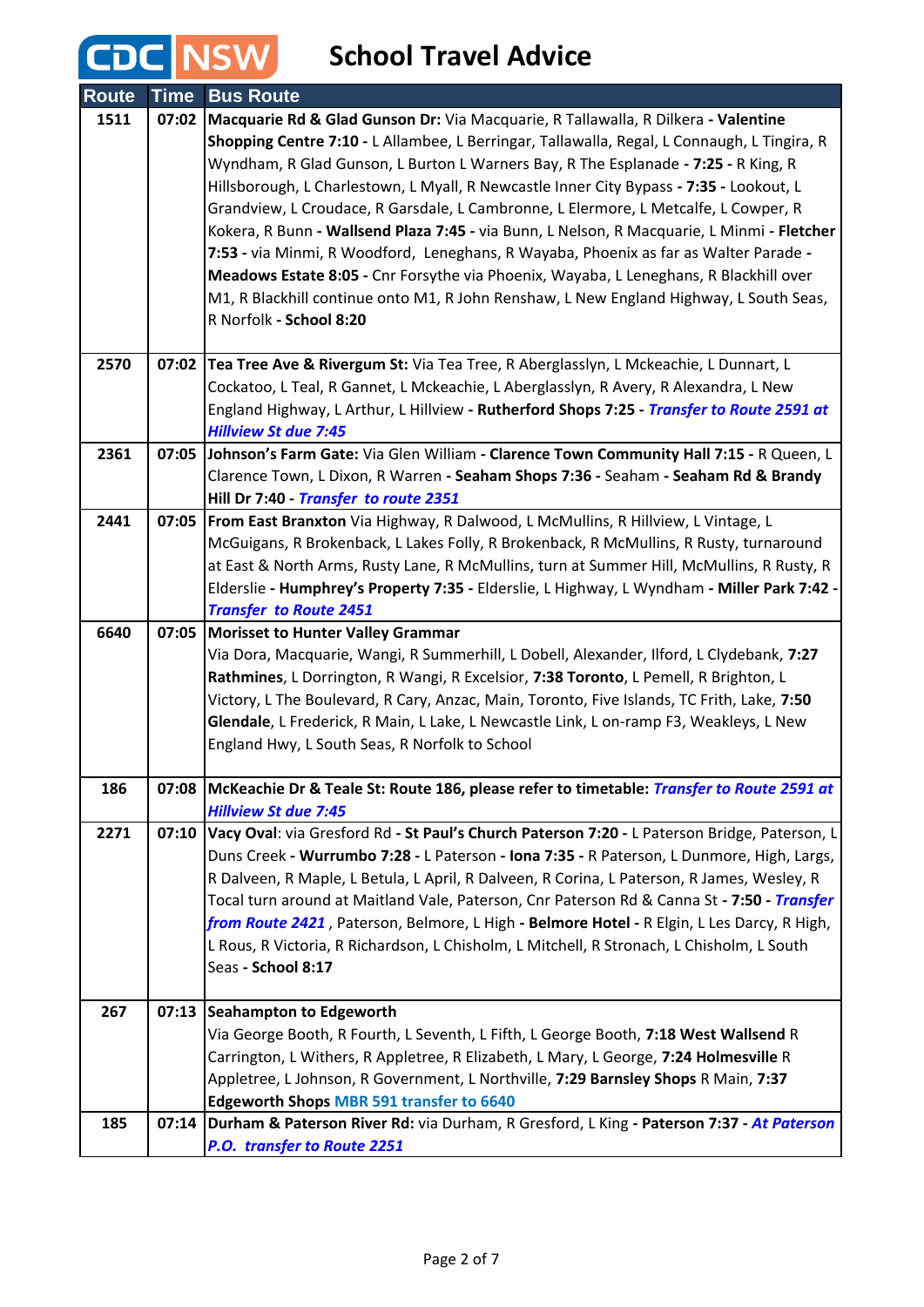**CDC NSW** 

| <b>Route</b> | Time  | <b>Bus Route</b>                                                                                                                                                                                   |
|--------------|-------|----------------------------------------------------------------------------------------------------------------------------------------------------------------------------------------------------|
| 2591         | 07:18 | Aberglasslyn Rd & Alexandra Ave: Via Aberglasslyn Rd, L Avery, R Alexandra, R Weblands,                                                                                                            |
|              |       | L Denton Park, R Tea Tree, L Blue Gum, L Silky Oak, L Cypress, R Tea Tree, R Denton Park, L                                                                                                        |
|              |       | Fairfax - 7:36 - R Dunkley, L Bunning, R Alexandra, LHillview - Aldi bus stop 7:41 - Transfer<br>from Route 186 from McKeachie's , Hillview, L Arthur, u-turn 1 <sup>st</sup> roundabout, L Hwy, R |
|              |       | Wollombi, L Goodlet, L Verge, R Gillies, R Brooks, L William, R South - Telarah Shops 7:53 -                                                                                                       |
|              |       | L Telarah, L Bungaree, L High, R Elgin, L Ken Tubman, R High - ASC St Peter's 8:02 - High, L                                                                                                       |
|              |       | Les Darcy, Highway, R Chisholm, L South Seas to School                                                                                                                                             |
|              |       |                                                                                                                                                                                                    |
| 2351         | 07:20 | Bolwarra Heights: Via Paterson Rd, Clarence Town Rd, 7:33 R Brandy Hill, R Seaham-                                                                                                                 |
|              |       | Seaham Rd & Brandy Hill Dr 7:40 - Transfer from Route 2361 Seaham, R Hinton - Hinton                                                                                                               |
|              |       | 7:53 - Hinton, L Phoenix Park, over Morpeth Bridge R Swan - Morpeth - Swan, L Tank,<br>Metford, R Maize, L View, L Hinder, R High, L Hunter, L Raymond Terrace, R Metford, L                       |
|              |       | Chelmsford - Maitland Christian School 8:10 - L Chelmsford, L Highway, R Chisholm, L                                                                                                               |
|              |       | South Seas - School 8:19 -                                                                                                                                                                         |
| 6360         | 07:20 | Elizabeth St near George St. Via Elizabeth, L Bourke, R Hunter, cont. Ryan, L Gowrie,                                                                                                              |
|              |       | Gowrie St 7:25, R John, L Munro, Kelso, L Orchard, R Hwy. Pickup along Hwy to Range Rd                                                                                                             |
|              |       | then Express to HVGS via Hunter Express Way. Arrive School 8:10                                                                                                                                    |
| 2421         | 07:25 | Butterwick Rd & Duns Creek Rd: Butterwick, R Clarence Town, Paterson, L Dunmore, High,                                                                                                             |
|              |       | R Dalveen, R Maple, L Betula, L April, R Dalveen, R Corina, L Paterson - Bolwarra Heights                                                                                                          |
|              |       | 7:45 - Cnr Paterson Rd & Canna St Transfer to Route 2271                                                                                                                                           |
| 2251         | 07:28 | Paterson Rd & Martins Creek: L Martins Creek - Martins Creek 7:37 - L Grace, R Dungog, L                                                                                                           |
|              |       | Horns Crossing, R View - Paterson Valley Estate 7:42 - Collect students from Shelton's Bus                                                                                                         |
|              |       | L Horns Crossing, R Dungog, L Gresford, R Duke, Maitland, Tocal - Paterson P.O 7:52 -                                                                                                              |
|              |       | Transfer from Route 185 Paterson, Belmore, L High, R Elgin, L Ken Tubman, R High - ASC St<br>Peters 8:13 - High, L Old Highway, L Highway, L Melbourne, R Cumberland, L Narang, R                  |
|              |       | Hodge, R High, L Highway, R Chisholm, L South Seas to School - 8:30 -                                                                                                                              |
|              |       |                                                                                                                                                                                                    |
| 0331         | 07:30 | Bendeigh Property: via Fernhill, R Dalwood, R Wyndham, L Lindsay, L Elderslie, L New                                                                                                               |
|              |       | England Highway - Miller Park 7:50 - Transfer to Route 2451                                                                                                                                        |
| 1261         | 07:30 | From Raymond Terrace Via Tregenna, R Alton, L Rees James, L Bellevue, L Dawson, L<br>Beaton, L Fairchild, L Bennett, R Dawson, R Bellevue - Adelaide, L Richardson, R Ben Lee                      |
|              |       | (1 <sup>st</sup> turn), R Mt Hall – Irrawang, R Glenelg, R Sturgeon -7:52 Raymond Terrace – R William,                                                                                             |
|              |       | R Adelaide, L Glenelg, R Bareena, R Tathra, L Adelaide - 8:00 Heatherbrae - Pacific Hwy, R                                                                                                         |
|              |       | New England Hwy, L Tarro exit, L Anderson, L Weakleys, R New England Hwy, Picks up at                                                                                                              |
|              |       | Cnr of Avalon, L South Seas, R Norfolk. School 8:28                                                                                                                                                |
| 2451         | 07:30 | Hanwood Estate: Hanwood Rd, R Cessnock, R Mayne, L Scott, L Rothbury, R Cessnock,                                                                                                                  |
|              |       | Bridge, L Drinan, R Clift - Branxton 7:38 - R New England Highway - Miller Park 7:47 -                                                                                                             |
|              |       | Transfer from Route 0331 & 2441 Continue along Hwy - Windella Downs 8:03 - Continue                                                                                                                |
|              |       | New England Hwy - Monte Pio 8:08 - continue New England Highway, Les Darcy, R                                                                                                                      |
|              |       | Chisholm, L South Seas to School 8:30                                                                                                                                                              |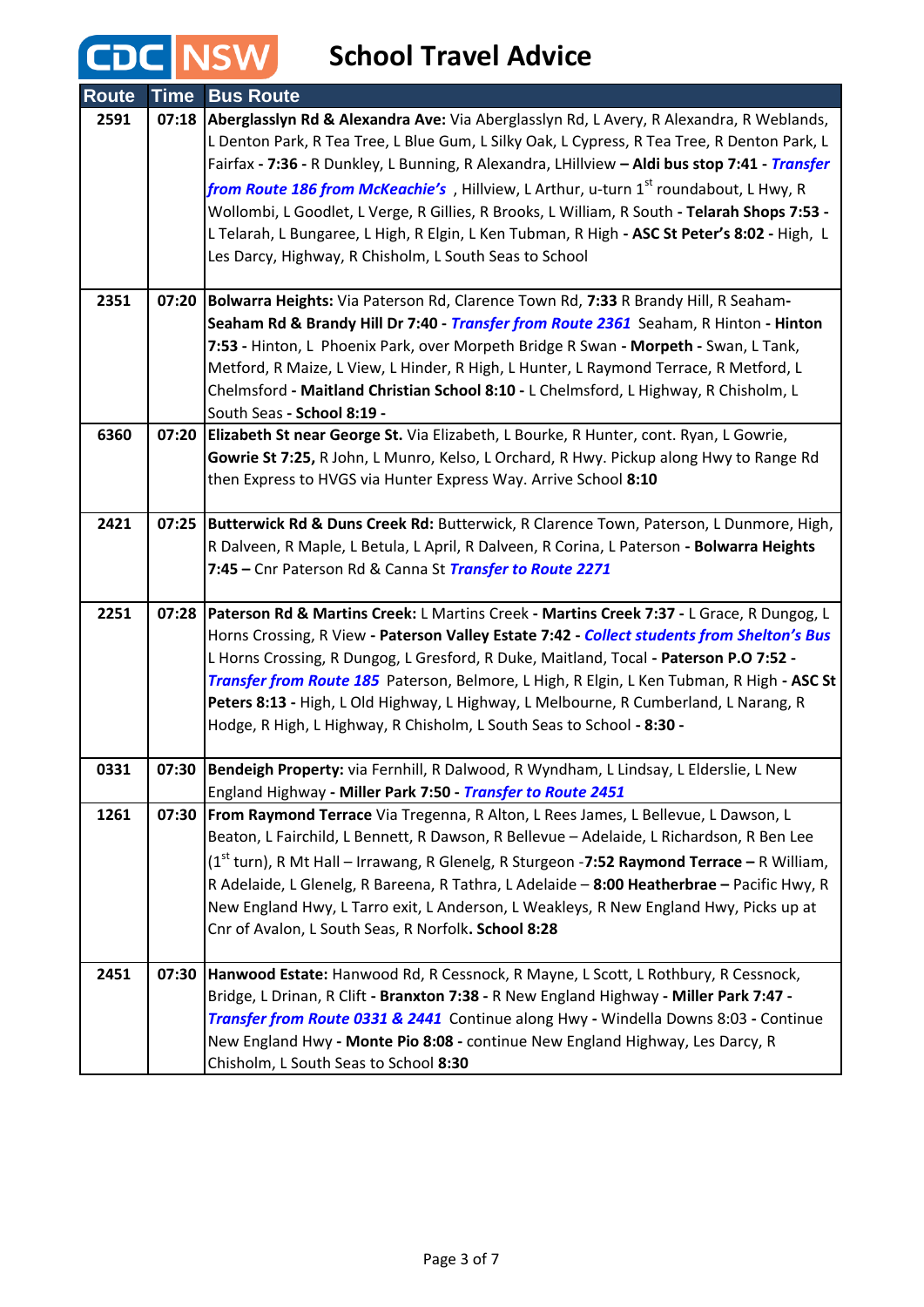CDC NSW

| <b>Route</b> | <b>Time</b> | <b>Bus Route</b>                                                                                   |
|--------------|-------------|----------------------------------------------------------------------------------------------------|
| 2461         | 07:30       | Rosebank Estate: via Rosebank, L High, L Elizabeth, R Anne, R McClymonts Swamp, L High,            |
|              |             | L Hinton, R Nulla Nulla, turn around - Nulla Nulla Lane, Hinton 7:45 - via Nulla Nulla, L          |
|              |             | Hinton, R Lawlers, L Phoenix Park, R Swan, L Tank, R Canterbury, R Jenna, L Morpeth -              |
|              |             | Linuwel School 8:03 - via Morpeth, L Cumberland (Roundabout), R Lindsay, L Raymond                 |
|              |             | Terrace, R Metford, L Chelmsford - Maitland Christian School 8:03 - via Chelmsford, L              |
|              |             | New England Hwy, R Chisholm, L South Seas - School 8:15                                            |
| 2221         | 07:35       | Cnr O'Connell's Rd & Louth Park Rd: Louth Park, L Reflection, R Gulliver's, L Reflection L         |
|              |             | Louth Park, L Mt Vincent, L Wilton around loop, L Turnbull, R Richardson, L Chisholm, R            |
|              |             | Galway Bay, L South Seas, u-turn at roundabout and drop in South Seas Drive 8:05                   |
| 2481         |             | 07:38 Anambah Turnaround: Via Anambah, L Highway, L Arthur, L Hillview - Rutherford Shops          |
|              |             | 7:53 - Transfer to Route 180 due 8:03                                                              |
| 2202         | 07:40       | Anderson Dr & Christie Rd: R Christie, L Burgess, L Beverley, R Western, L Southern, L             |
|              |             | Eastern, L Anderson, R Glenwood, R Thornton, Railway - Thornton Newsagency 7:50 -                  |
|              |             | Railway, Edwards, R 1 <sup>st</sup> Somerset - 7:55 - Thomas Coke, R Taylor, R Haussman, R Raymond |
|              |             | Terrace, L Settlers - Waterford County 8:06 - Settlers, L Dragonfly, Harvest, R Raymond            |
|              |             | Terrace, L Metford, L Chelmsford, R Schanck, L Lowe, R Ferraby, R Highway, L South Seas, U-        |
|              |             | turn Chisholm roundabout, South Seas - School                                                      |
| 2311         |             | 07:40   From Bishops Bridge Along Wollombi, R Green, L South - 7:52 Telarah Shops - L William, R   |
|              |             | Brooks, L George, R Macarthur - Young, L Highway, R Arthur, L Hillview, R West Mall - 8:00         |
|              |             | Rutherford Shops - R Alexandra, L Avery, U/Turn, L Alexandra, R Aberglasslyn, L New                |
|              |             | England Highway Maitland Information Centre Transfer to 2451                                       |
| 2561         |             | 07:40   From East Maitland Via Lindsay (near George), L Cumberland, R Morpeth, R Jenna, R          |
|              |             | Wirrah, R Crofton, L Frater, R Valentia, L Crawford, R Goldingham, R Maize, L Nerang, L            |
|              |             | Hodge, R High, L Brisbane, L Mitchell, R Stronach, R Chisholm, L South Seas to School              |
|              |             |                                                                                                    |
| 182          |             | 07:47   From Victoria St Stn Via route 182 - Please refer to public timetable                      |
| 2211         |             | 07:48 From Windella Via River, L Lerra, turns at Camilla - 7:55 Windella Downs Lerra, River -      |
|              |             | 7:58 Windella Downs - River at Highway Transfer to Route 2451.                                     |
| 2521         | 07:50       | Richmond Vale Rd & Sheppard Rd: Via Richmond, L George Booth - George Booth & John                 |
|              |             | Renshaw 7:55 - George Booth through roundabout onto Buchanan, L Wilton, around loop                |
|              |             | 08:10, Wilton, L Mt Vincent, R Chisholm, R South Seas, L Celebes, L Norfolk School - 8:17 -        |
| 2531         | 08:02       | From Bolwarra via Paterson Rd, R Bolwarra Rd, L Kensington Rd, L Bayswater Rd, R Addison           |
|              |             | Rd, L Westbourne Rd, Ken Tubman Dr, R High St, L Les Darcy Dr, Highway, R Mitchell, L              |
|              |             | Molly Morgan, R Chisholm, L South Seas School                                                      |

| <b>AFTERNOON BUSES</b> |  |                                                                                          |
|------------------------|--|------------------------------------------------------------------------------------------|
| <b>Route</b>           |  | <b>Time Bus Route</b>                                                                    |
| 6635                   |  | 15:04 Hunter Valley Grammar Via Southseas Stop NOT Norfolk to Morisset                   |
|                        |  | Via Southseas, R New England Hwy, R Weakleys, F3, L Newcastle Link, R Lake Connect at    |
|                        |  | Lake Rd MBR 123 and transfer to 6271 for Seahampton see details below, Glendale,         |
|                        |  | Main, TC Frith, Five Islands, Toronto, Main, Anzac, Cary, L Victory, Toronto, R The      |
|                        |  | Boulevard, L Cary, Wangi, L Dorrington, Rathmines, L Bayswater, R Rosemary, Clydebank, R |
|                        |  | Ilford, Alexander, Dobell, R Summerhill, L Wangi, Morisset, Macquarie, R Bridge          |
|                        |  |                                                                                          |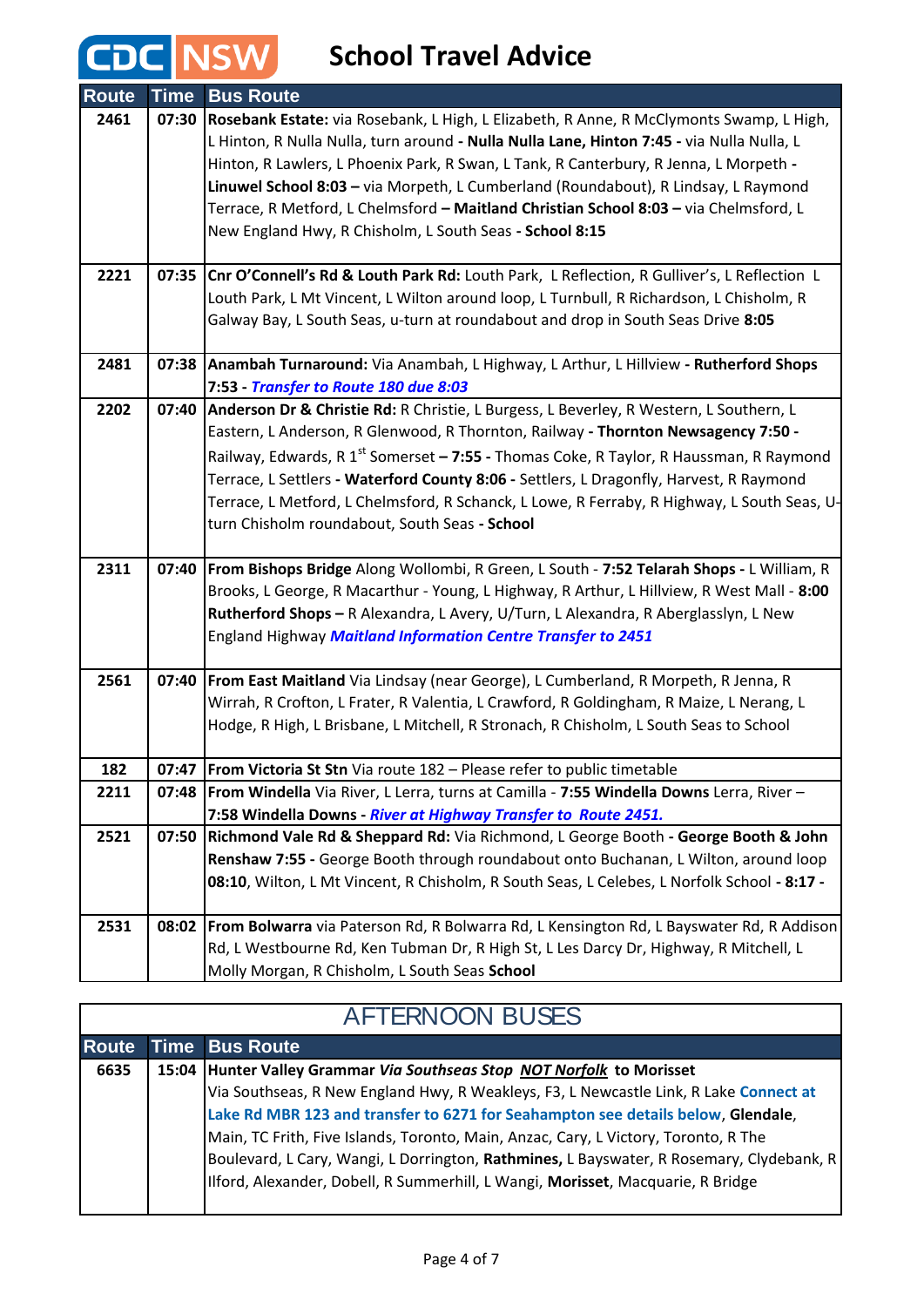CDC NSW

| <b>Route</b> | <b>Time</b> | <b>Bus Route</b>                                                                                                                                                                                                                                                                                                                                                                                                                                                                                                                                                                                                                                                                                                                                                                                                                                                                                     |
|--------------|-------------|------------------------------------------------------------------------------------------------------------------------------------------------------------------------------------------------------------------------------------------------------------------------------------------------------------------------------------------------------------------------------------------------------------------------------------------------------------------------------------------------------------------------------------------------------------------------------------------------------------------------------------------------------------------------------------------------------------------------------------------------------------------------------------------------------------------------------------------------------------------------------------------------------|
| 2452         | 15:05       | To Rutherford, Branxton, North Rothbury via Norfolk, L Chisholm, L Worchester, L<br>Chisholm, R Mitchell L Highway, Les Darcy, R Church, L Allan Walsh, Ken Tubman, L High -<br>Maitland Hospital 3:26 - R Roundabout, Highway, R Arthur, L Hillview - Rutherford Shops<br>3:30 - L Alexandra, R Highway - ASC St Joseph's 3:43 - Highway Transfer students for<br>Lambs Valley at Lochinvar Public to Route 2711 - Greta Bus Stop 3:50 - continue Highway -<br>John Rose Oval Branxton - Transfer students for Elderslie to Route 2442 Clift, L Drinan, R<br>Bridge, Cessnock, Hanwood Estate, U/turn at Hanwood Rd, Cessnock, R Mayne, L Scott, L<br>Rothbury, R Cessnock, L Drinan, R Clift, R Highway - Miller Park 4:25 -                                                                                                                                                                       |
| 2603         | 15:05       | To Raworth, Morpeth, Hinton, Wallalong via Norfolk St, R Chisholm Rd, L Hwy, Les Darcy<br>Dr, R Church St, Maitland, L High St, R Belmore Rd, L Westbourne Rd, R Addison Rd, L<br>Bayswater Rd, R Kensington Rd, R Bolwarra Rd, R Paterson Rd, Belmore Rd, L High, R Elgin,<br>L Ken Tubman Dr, R High St, L Les Darcy Dr, L Hwy, L Melbourne St, R Cumberland St, L<br>Narang St, R Hodge St, R High St, L Hunter St, R Pierce St, R Raymond Terrace Rd, Lindesay<br>St, L Cumberland St, R Morpeth Rd, R Jenna Dr, Raworth, L Canterbury Dr, L Tank St,<br>Morpeth 4:10, R Swan, L over Morpeth Bridge, Phoniex Park Rd, R Lawlers Lane, L Hinton<br>Rd, Over Hinton Bridge, Paterson St, Hinton Rd, turn at Nulla Nulla Lane, Hinton 4:22,<br>Paterson St, R High St, R McClymonts Swamp Rd, L Anne St, L Elizabeth St, R High St,<br>Wallalong, R Rosebank Dr, R High St, L Clarencetown Rd 4:40 |
| 1513         | 15:06       | To Black Hill, Wallsend, Warners Bay, Valentine via Norfolk, R Chisholm, R New England<br>Highway, R Weakleys, L Leneghans, L Wayaba / Phoenix as far as Walter - Meadows Estate<br>Via Wayaba, L Leneghans, Woodford, L Minmi L Awabakal - Bishop Tyrrell Anglican College<br>3:35 - via Awabakal, L Minmi, R Macquarie, L Nelson, R Bunn - Wallsend Plaza 3:40 - via<br>Bunn, L Kokera, L Cowper, R Metcalf, Elermore, R Cambronne, R Garsdale, L Croudace, R<br>Grandview, R Marshall, L Cardiff, R Charlestown, R Charlestown, R Hillsborough, L<br>Macquarie, King, L The Esplanade - 4:13 - L Warners Bay, R Burton, R Glad Gunson, L<br>Wyndham, L Tingira, R Connaugh, R Regal, Tallawalla, Berringer, R Allambee, R Dilkera -<br>Valentine Shopping Centre 4:30 - L Tallawalla L Macquarie                                                                                                  |
| 6345         |             | 15:05 Singleton, Singleton Heights<br>via Norfolk, L Chisholm, L Mt Vincent Rd, Buchanan Dr, LHunter Expressway to Town Head<br>Park Singleton New England Hwy Singleton (first set down)4:07 - Highway - Shell Service<br>Station 4:10 - Highway, R White, Blaxland - Singleton Heights Shops                                                                                                                                                                                                                                                                                                                                                                                                                                                                                                                                                                                                       |
| 0451         | 15:10       | <b>Windella Downs, Greta, Singleton</b><br>via Norfolk, R Chisholm, L Hwy, R River, Lerra, L Camilla - Windella Downs 3:35 - turns<br>around at Krystyna, Camilla, R Lerra, River, R Highway - ASC St Joseph's 3:45 - continue<br>Highway, only stop in Greta is near Greta Motel - Town Head Park 4:10 - Shell Service<br><b>Station Singleton</b>                                                                                                                                                                                                                                                                                                                                                                                                                                                                                                                                                  |
| 1471         | 15:10       | To Raymond Tce, Medowie via Norfolk, R Chisholm, L Highway, R Chelmsford, L Metford, R<br>Raymond Terrace, R Seaham, R Port Stephens, L Glenelg, L Adelaide, L Rees James, R<br>Bellevue, R Adelaide, L Richardson, R Watt, L Mt Hall - Lakeside Shops 3:50 - R Benjamin, R<br>Richardson, L Grahamstown, R Lakeside Terrace, R Lisadell, L Fairlands, R Ferrodale, L<br>Kirrang, L Kula, R Ryan, R Lewis, L Kirrang, Federation, R Kindlebark L Medowie, L<br>Silverwattle, L Brushbox, L Kindlebark, R Laurina, L Coachwood, L Kindlebark, L Ferrodale, R<br>James, Brocklesby, L Medowie, R Richardson 4:35                                                                                                                                                                                                                                                                                       |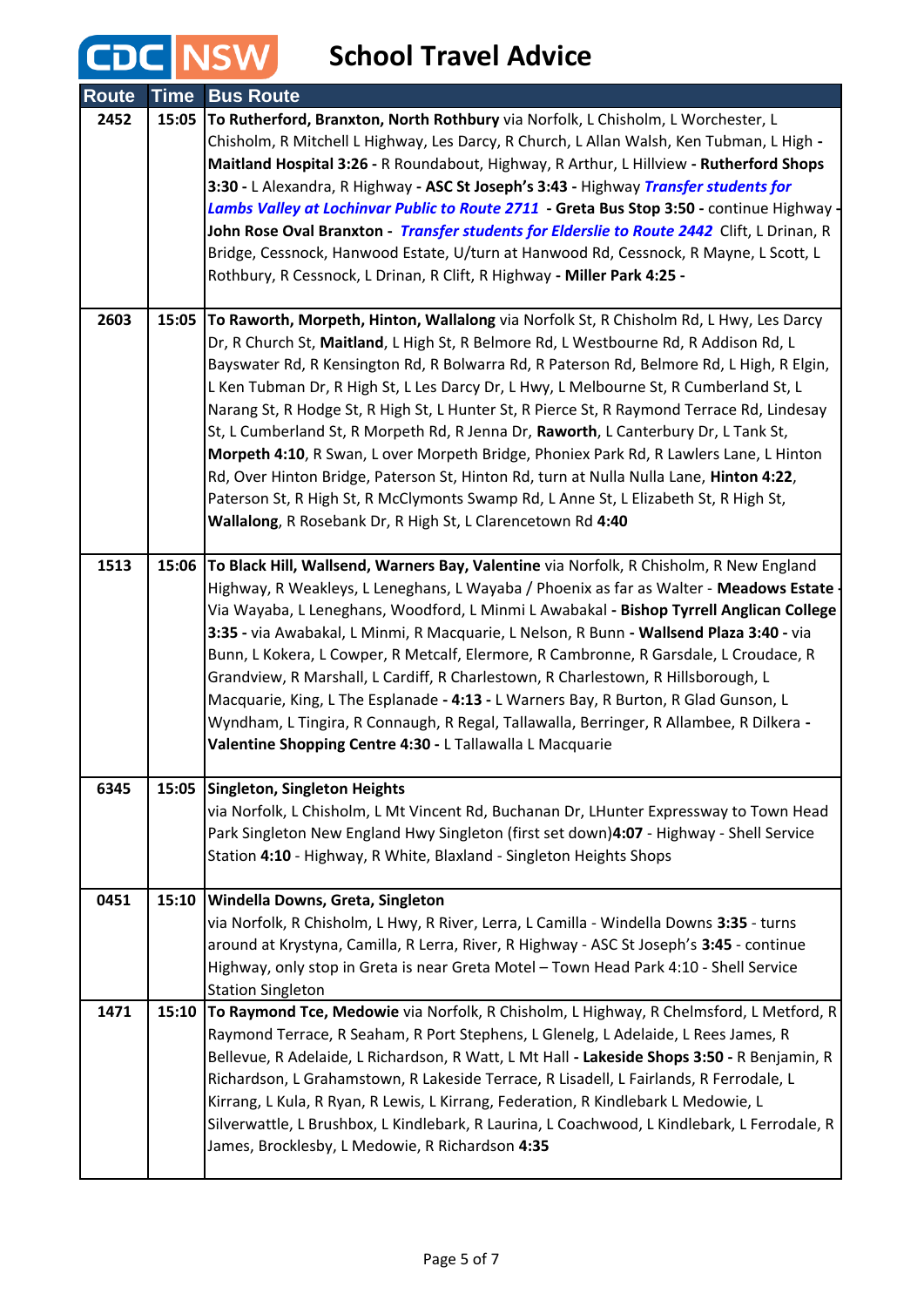## **CDC** NSW School Travel Advice

| <b>Route</b> | <b>Time</b> | <b>Bus Route</b>                                                                                                                                                                        |
|--------------|-------------|-----------------------------------------------------------------------------------------------------------------------------------------------------------------------------------------|
| 2218         | 15:10       | To Bolwarra, Bolwarra Hts via Norfolk, R Chisholm, L Highway, R King, L Lawes, Pitnacree,                                                                                               |
|              |             | Glenarvon, L Flat, L Paterson, R Westbourne, R Addison, L Bayswater, R Kensington, R                                                                                                    |
|              |             | Bolwarra - Bolwarra Public School 3:35 - Bolwarra, L Paterson, L Hunterglen, R Highland, L                                                                                              |
|              |             | Bolwarra Park, R Bolwarra Park (Anti-Clockwise), R Maitland Vale, Tocal Rd, L Wesley, R                                                                                                 |
|              |             | James 3:47                                                                                                                                                                              |
| 2302         |             | 15:10 To East Maitland, Buchanan Via Chisholm, R Stronach, L Mitchell, R Brisbane, L Brunswick,                                                                                         |
|              |             | R Richardson, L Maher, L Mingay, L Vista, R Turnbull, R Rosebrook around loop, R Lochend,                                                                                               |
|              |             | L Rosebrook, L Turnbull, L Richardson, L Brisbane, R High, L Hwy, L King 3:24, R Lawes, R                                                                                               |
|              |             | High, L Brisbane, R Brunswick, R Richardson, L Maher, L Mingay, L Vista, R Turnbull, R                                                                                                  |
|              |             | Rosebrook, R Lochend, R Turnbull, R Wilton around loop, L Mount Vincent, Brunswick, R                                                                                                   |
|              |             | Chisholm, R Worcester, R Chisholm, Norfolk, L South Seas 3:48                                                                                                                           |
| 2623         | 15:10       | To East Maitland, Victoria St Stn, Buchanan, Richmond Vale via Norfolk, R Chisholm, L                                                                                                   |
|              |             | Highway, R Victoria - Victoria St Station - R Lawes, L William, L Highway, L King, R Lawes, L                                                                                           |
|              |             | High, L Lindesay, R Cumberland, L Narang, R Hodge, R High, L Brisbane, Mt Vincent, R                                                                                                    |
|              |             | Wilton around loop, R Buchanan, R John Renshaw, L George Booth, R Richmond Vale, turn                                                                                                   |
|              |             | at Sheppard's 4:08                                                                                                                                                                      |
| 0451         | 15:10       | To Windella Downs, Greta, Singleton via Norfolk, R Chisholm, L Hwy, R River, Lerra, L                                                                                                   |
|              |             | Camilla - Windella Downs 3:35 - turns around at Krystyna, Camilla, R Lerra, River, R                                                                                                    |
|              |             | Highway - ASC St Joseph's 3:45 - continue Highway, only stop in Greta is near Greta Motel -                                                                                             |
|              |             | Townhead Park 4:10 - Shell Service Station Singleton 4:15 -                                                                                                                             |
|              |             |                                                                                                                                                                                         |
| 2274         | 15:11       | To Lorn, Bolwarra, Bolwarra Hts, Largs, Duns Creek, Paterson, Vacy via Norfolk, R                                                                                                       |
|              |             | Chisholm, L Hwy, R King, L Lawes, L Melbourne, R Hwy, Les Darcy, R High, L Ken Tubman, L                                                                                                |
| 2543         |             | Elgin, R Steam, R Church, R Olive, R Elgin, R Steam, R Church, L High, R Belmore, Paterson, L<br>15:11 To East Maitland, Raworth via Norfolk, R Chisholm, L Highway, R King, L Lawes, R |
|              |             | Melbourne, L Morpeth, R Jenna, L Canterbury, L Tank, R High, L Northumberland, L Swan                                                                                                   |
|              |             | 3:37                                                                                                                                                                                    |
| 1423         | 15:13       | To Rathluba, Tenambit via Norfolk, L Chisholm, R Stronach, L Mitchell, R Chisholm, R                                                                                                    |
|              |             | Richardson, L Turnbull, turns around at roundabout, via Turnbull, L Rathluba, R Maher, L                                                                                                |
|              |             | Richardson, Victoria, L Rous, R High, L Lawes, L William, L Highway, L King, R Lawes, L High,                                                                                           |
|              |             | R Lindsay, R Raymond Terrace, L Hunter, R High, L Hinder, R View, R Maize, L Goldingham,                                                                                                |
|              |             | R Roberts, L Ronald, L Thursby, L O'Hearn, L Goldingham, R Crawford, R Valencia, R Stace,                                                                                               |
|              |             | Crofton, L Edwards, L Valley, R Justin, L Jenna, L Morpeth 3:50                                                                                                                         |
| 2223         | 15:15       | To Metford, Beresfield, Tarro, Woodberry, Thornton via Norfolk, R Chisholm, L Highway, R                                                                                                |
|              |             | Chelmsford - Maitland Christian School 3:21 - Chelmsford, L Schanck, L Lowe, Streeton, R                                                                                                |
|              |             | Whiteley, Woodlands Dr loop, Whiteley, L Streeton, L Ferraby, L Highway, L Anderson -                                                                                                   |
|              |             | Beresfield 3:40 - Anderson, R Western, L Southern, L Eastern, L Anderson, R Lawson, L                                                                                                   |
|              |             | Hyde, R Sophia Jane, L Kingstown, L Frewin, R Lawson - 3:51 - R Anderson R Glenwood, R                                                                                                  |
|              |             | Thornton, Railway - Thornton Newsagent 4:03 - Railway, Edward to 1 <sup>st</sup> entry R Somerset                                                                                       |
|              |             | Anticlockwise, Thomas Coke, R Taylor, R Haussmann, R Raymond Terrace, L Forest, L Grey                                                                                                  |
|              |             | Gum (clockwise loop), L Forest (clockwise loop), L Raymond Terrace, L Settler, L Dragonfly,                                                                                             |
|              |             | L Harvest                                                                                                                                                                               |
|              |             |                                                                                                                                                                                         |